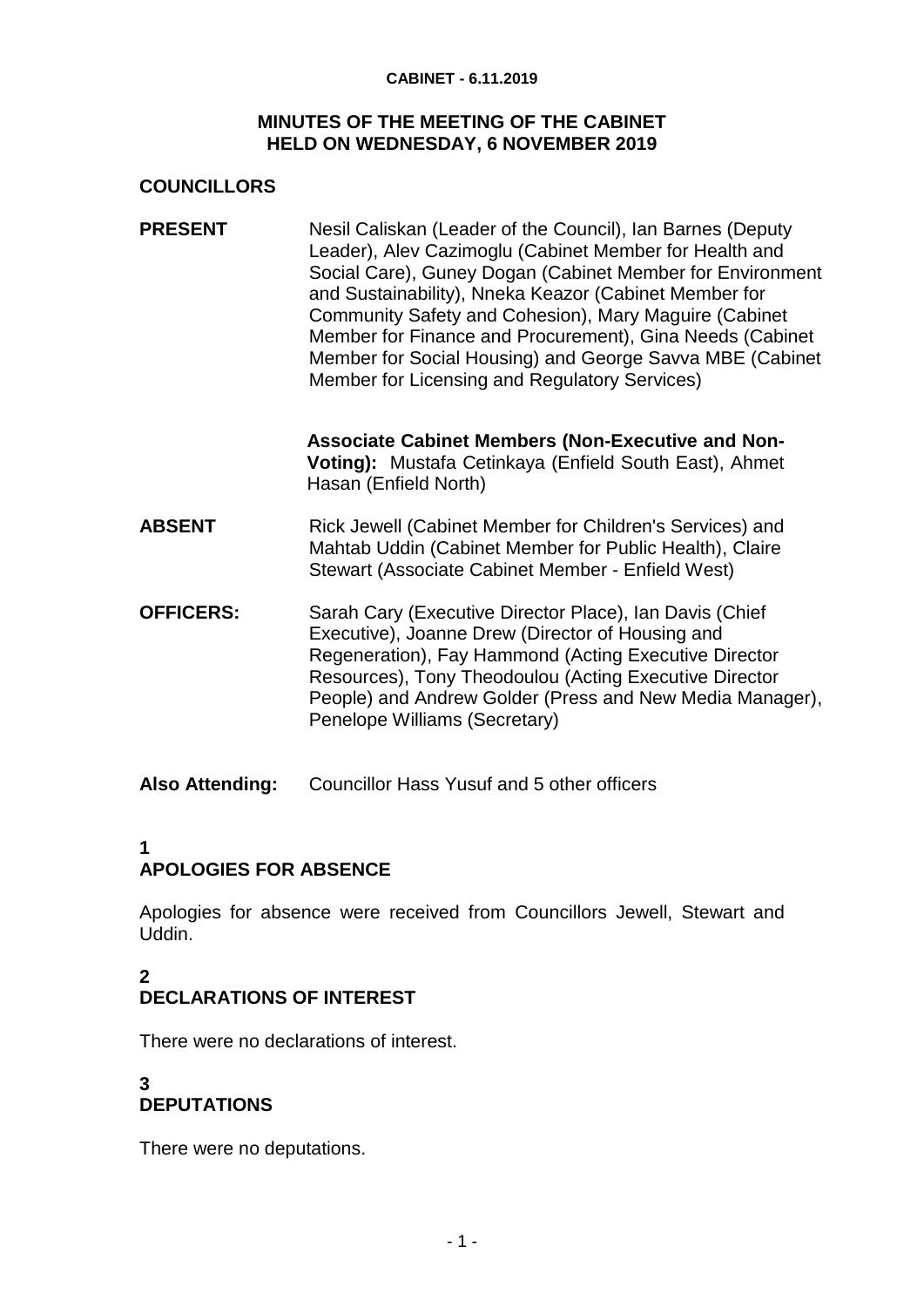#### **4 JOYCE AVENUE AND SNELLS PARK ESTATE REDEVELOPMENT**

Councillor Nesil Caliskan (Leader of the Council) introduced the report of the Director of Place, Sarah Cary (No: 134) - Joyce Avenue and Snells Park Estate Redevelopment.

## NOTED

- 1. The report was the culmination of several years preparatory work on a project which was now ready to begin. It was crucial to avoid delay at this point, which was the reason for presenting the report that evening.
- 2. In 2017, Cabinet had given approval to start feasibility work to find out how best renew the two estates, with full details in the report.
- 3. The Council was committed to provide a home to all existing residents, including those in private leased accommodation. A significant number of people living on the estate were in the private sector
- 4. Regeneration would provide a benefit to the whole local community.
- 5. The model, specific to Enfield, would include Council homes for social rent as well as some build to rent properties. The Council would remain the landlord.
- 6. Homes would also be provided for key workers, including those working at the nearby North Middlesex Hospital. The hospital Chief Executive had written a letter of support.
- 7. The proposals would seek to address concerns of local residents, who had in the past felt abandoned, including crime, prostitution and antisocial behaviour.
- 8. In the short term, funding would be unlocked for a hub based in the Boundary Hall on the Snells Park Estate. A team of staff would be based there to carryout community engagement and deal with residents' issues. Work would also be put in hand to improve the physical environment, knocking down derelict garages and bin stores which could be magnets for crime. It was planned that the Boundary Hall could be refurbished by the end of the year.
- 9. As well as replacing existing Council homes there will be additional affordable homes for people in temporary accommodation. Those with a legal right to a Council home would be prioritised. However, there would also be good quality homes for private rent for those who were not eligible for social housing.
- 10. The existing open space was not well used and better, more attractive green spaces and play areas would be created. Initial consultation with residents had found that safe places for children's play was a key requirement
- 11. The Florence Hayes Park could be used to enable the first stage of the development, so that people will only need to be decanted once, but this would be subject to consultation with local residents.
- 12. There will be other regeneration opportunities in the area including the proposals for the Fore Street.
- 13. Members praised the innovative approach.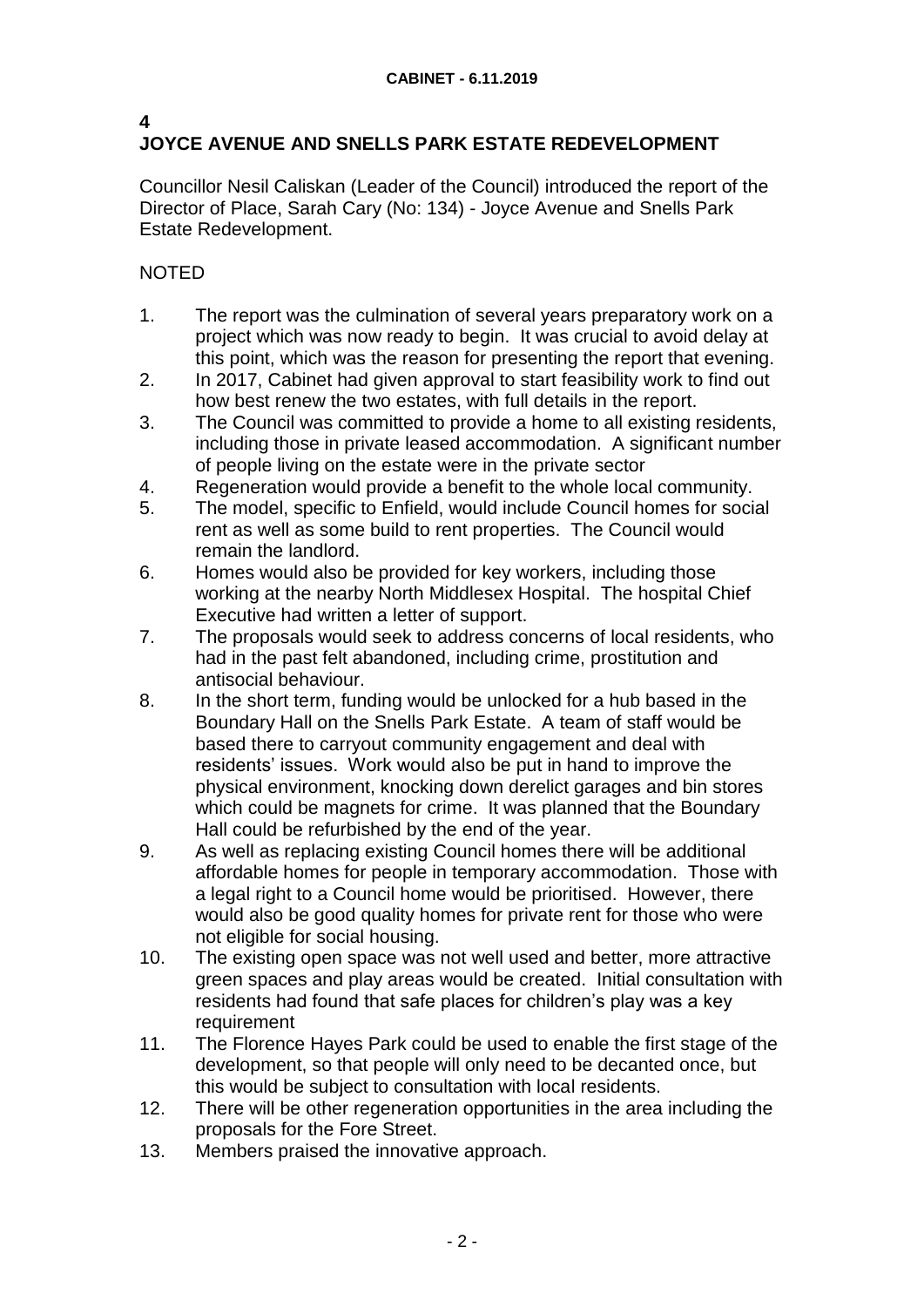- 14. Work would be done to bring the two communities on each of the estates together into one community.
- 15. The aim was to involve all residents in the re-development and design of the new buildings.
- 16. Flexibility had been built into the scheme as the whole project would take 10-15 years and during this time things were likely to change. It would be a phase by phase approach which would also reduce risk.
- 17. It was suggested that Tottenham Hotspur Football Club should be invited to support the scheme. In early meetings residents had expressed concern that the flats would be let on an Airbnb basis to people going to matches.
- 18. On timing the ballot would take place when the residents were happy with the proposals, hopefully in the middle of next year. There will be lots of engagement work with residents and councillors will be needed to support engagement activities. Planning permission would be applied for in 2021 with a view to work on site starting in August to December 2021.
- 19. Early meetings with residents had been lively and encouraging. Residents were excited about the proposals and had lots of ideas about what they wanted.
- 20. Good housing was an important determinant for good health.
- 21. The Finances had been carefully thought out. Different types of homes will be owned and funded by the Housing Revenue Account and the General Fund separately. The finances need to consider the impact on both accounts.
- 22. In total over 3,000 homes were planned, but further design work was needed to confirm this.
- 23. Cabinet members agreed that there needed to be regular communication with residents on the two estates and surrounding areas, including a mailing in the two weeks following the public event held on the 26 October 2019, to provide an update on progress since that meeting.
- 24. The report was recommended to Council for financial approval.

### **Alternative Options Considered:**

### **1. Initial Capacity Study**

- 1.1 Initial feasibilities were carried out by Karakusevic Carson Architects which demonstrated that significant additional supply could be created across the estate either through the construction of infill buildings or by demolishing some, or all, of the existing blocks and replacing them with a new master-planned estate.
- 1.2 Following the initial feasibility, HTA were instructed to carry out a more detailed capacity study from which four options were considered, namely:
	- Option 1 Infill development and refurbishment of the existing buildings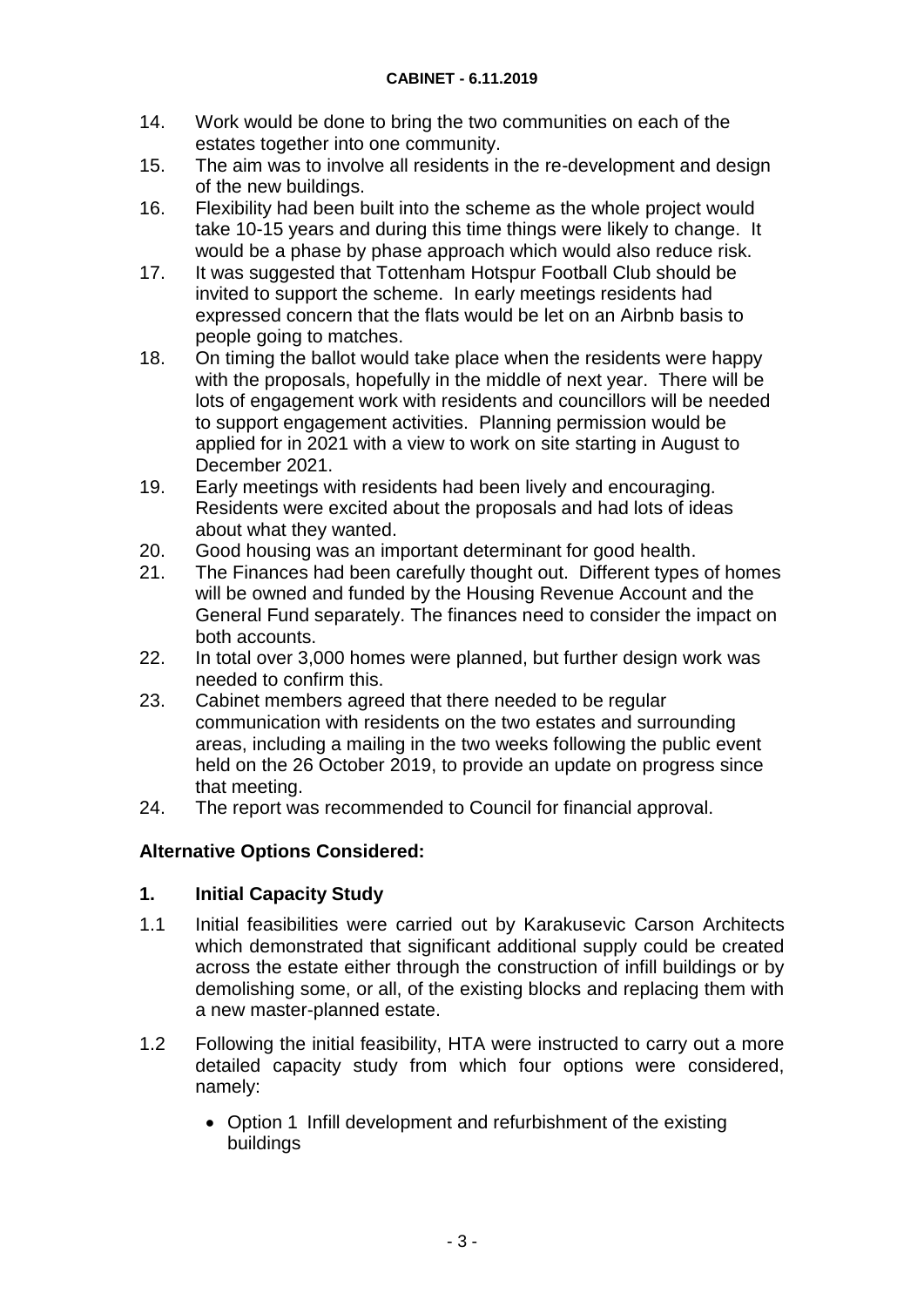- Option 2 Partial redevelopment and refurbishment of remaining buildings
- Option 3 Full redevelopment consisting of demolition and replacement of the existing buildings
- Option 4 Do nothing existing maintenance and major works schedules continue
- 1.3 A report detailing a comprehensive resident engagement process at Joyce and Snells estates to consider all possible regeneration options and implications for stakeholders was approved by Cabinet in March 2017 and a working budget of £500k was established.
- 1.4 The engagement and consultation that took place indicated a majority in favour of full redevelopment, giving the opportunity to carefully redesign the estate and create a more cohesive neighbourhood.
- 1.5 The refurbishment elements on options 1 & 2 would have considerable major works cost implications for the Council and particularly leaseholders. A comprehensive refurbishment would also require leaseholders to decant from their property while the work took place, further adding to costs.
- 1.6 The 'do nothing' option assumes the Council's planned maintenance and cyclical programmes would continue. This would again mean that significant refurbishment costs to the Council and leaseholders would be incurred in due course.
- 1.7 In addition, feasibility assessments carried out by JLL highlighted that the infill and partial redevelopment options are not viable and did not meet the objectives of the residents or the Council. In line with the preferences stated, residents were written to last year confirming that the ballot decision will be between the full regeneration option or do nothing.

### **2. Outline Development Proposal**

- 2.1 The initial mix developed by HTA Architects was based around the prevailing GLA requirements of a 40% affordable housing target that was current at the time. It was also assumed that the scheme would be taken forward via a development agreement with a delivery partner, cross-subsidised from private sales. There were at the time however severe restrictions on the amount of HRA borrowing available under the borrowing cap and work undertaken by JLL indicated that the Council would have to invest around £220m less any grant that was available in addition to the land, which would have represented over 100% of the available borrowing capacity.
- 2.2 There were additional considerations for the Council in relation to future development and maximising the opportunities available through regeneration. These included: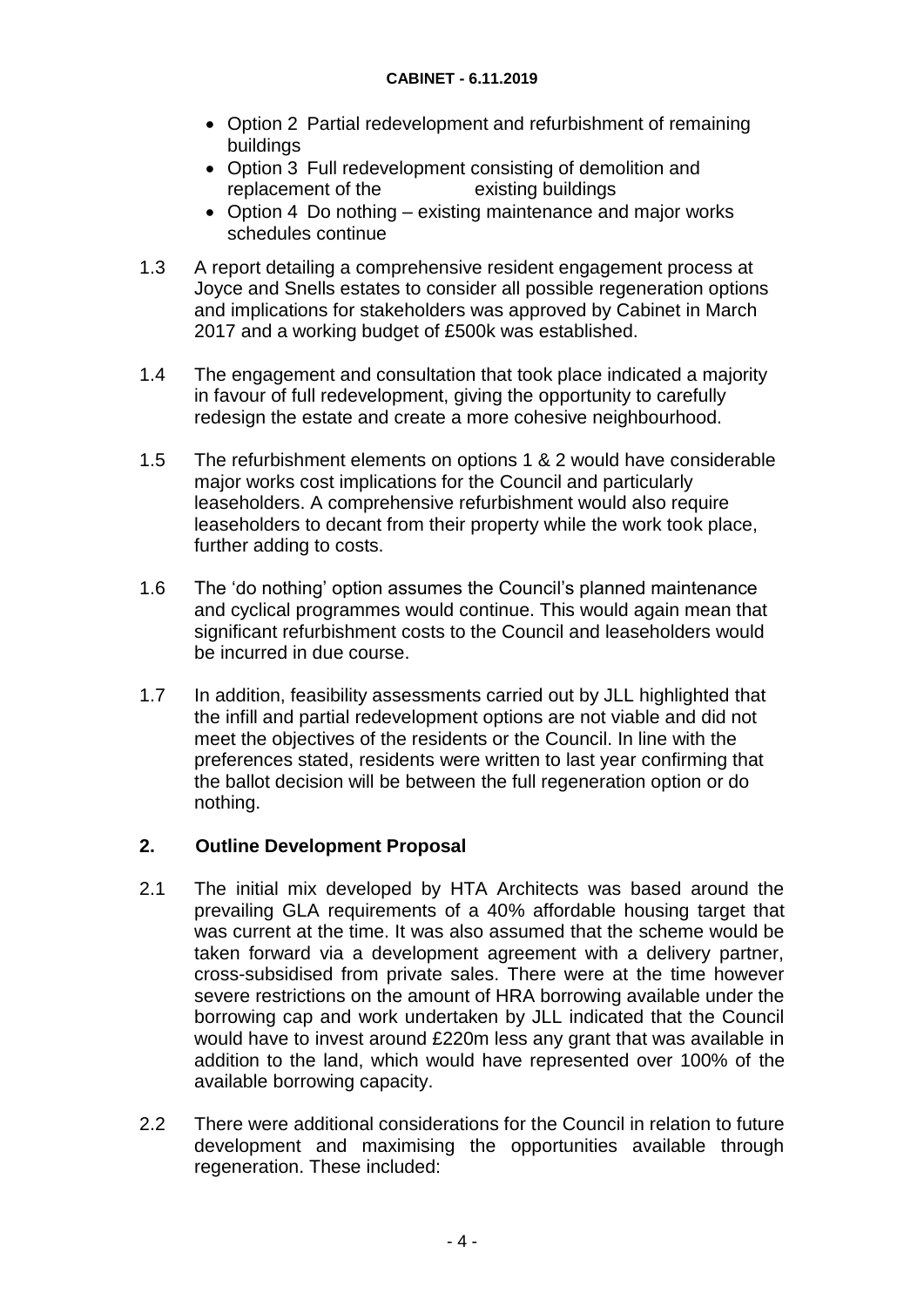- Maximising the quantum of affordable housing through regeneration
- Reduce or eliminate the loss of newly created stock through RTB
- Retain long-term ownership and control over land assets
- Planning and delivery strategies that prioritise affordable housing
- High quality place making and public realm
- Reduced reliance on market sale as the principal source of cross-subsidy
- The Council retaining more control over development throughout the life of the regeneration
- Using regeneration to drive improvements to the high street

### **3 Delivery Options**

The chosen approach to any particular scheme should be analysed on a case by case basis and will differ depending on how land and buildings are procured and developed. For example, where land has been purchased, it is important that the cost of this is mitigated quickly through the sale of homes or development plots to minimise holding costs. Where the Council already owns the land at no cost such as an existing estate, different approaches to development and finance can be taken.

### **4. Development Agreement with Contractor Partner**

A development partner takes forward the funding and development of the project through a Development Agreement, with an agreed level of affordable housing returned to the Council. The provision of affordable housing is usually cross-subsidised by the sale of private housing.

The developer takes finance, planning and development risk and the Council does not need its own delivery capacity. The Council's contribution would usually be land and cash in return for an agreed proportion of affordable homes. This model uses the surpluses from private sale housing to repay any land costs and cross-subsidise the affordable homes. It may also yield overage payments where forecast sales income is surpassed or where planning permission is achieved for additional units.

This model does require the transfer of land for private sale housing and the developer controls the pace of development in response to the rate of sales that can be achieved in the area. There may be a requirement to undertake private sales ahead of delivering the affordable homes to generate surpluses. The developer partner will also factor in the transfer of risk within their overall pricing for the project.

At Joyce and Snells the Council already owns the land and buildings and therefore does not have land acquisition costs and other holding costs to mitigate. For this reason, there is no immediate requirement for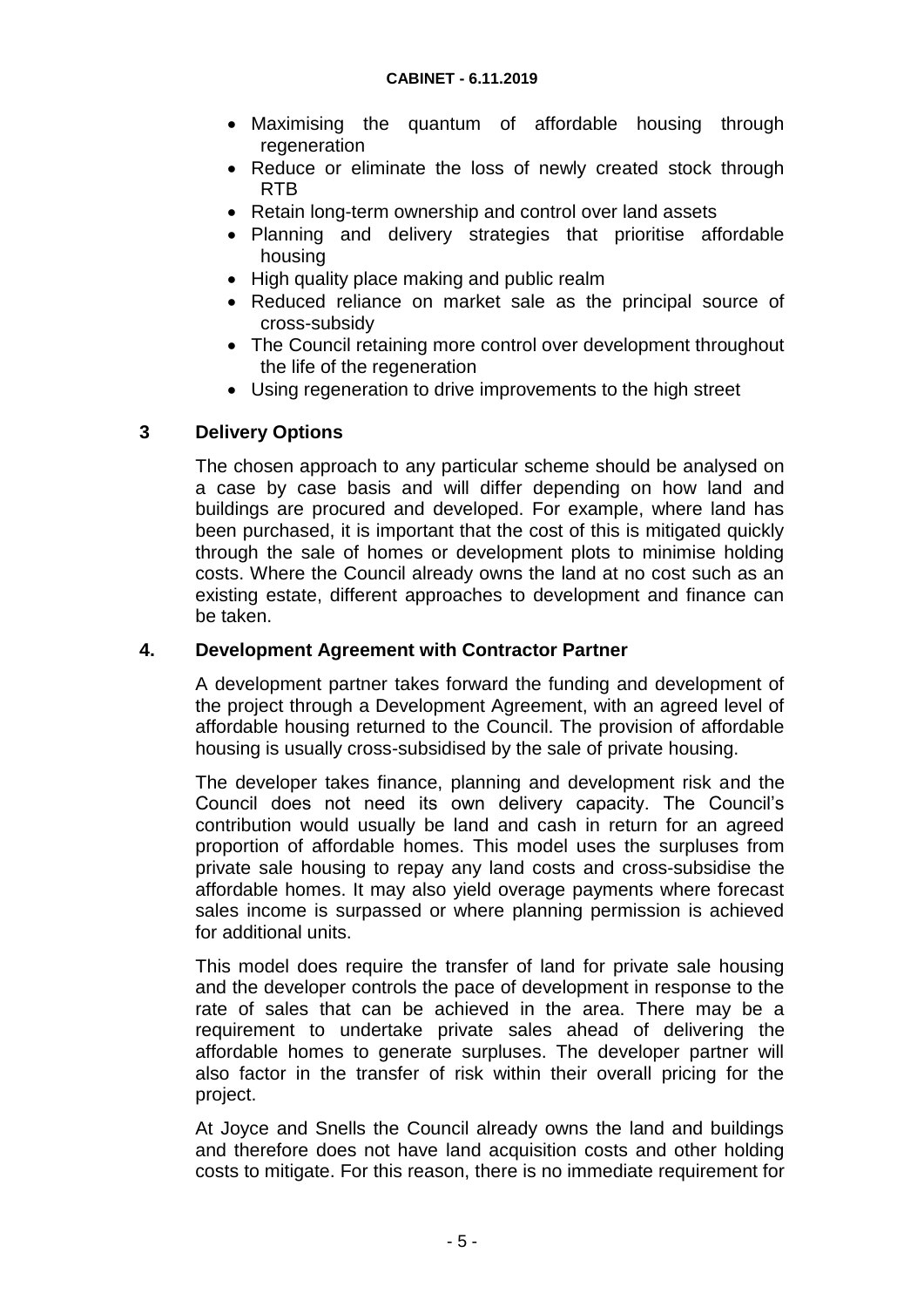sales income to offset holding costs. The existing properties provide a revenue stream to the Council while other parts of the estate are developed.

Since it is proposed that the Council will undertake the planning and delivery of the scheme, owns the land and intends to source development finance itself, there is no specific requirement to enter into a Development Agreement. For these reasons, this option is not being progressed.

#### **1.5 Development Agreement with RP Partner**

Similar in principle to the Contractor Partner above, an RP would manage and finance the project and return an agreed number of nominations back to the Council. The RP would procure the construction work, and the model again assumes the affordable housing is cross-subsidised by the sale of private housing.

As set out above, this model has the same characteristics as a contractor development agreement and the same rationale therefore applies for not proceeding with this model.

#### **1.6 Council-led Development Funded via Additional HRA Borrowing (Self-Delivery)**

This model assumes that the Council leads and partially self-finances the project. This approach is now more feasible due to the HRA borrowing cap being lifted and would allow the Council to keep full control of the regeneration. There would still have to be a private sector element to the scheme to provide cross-subsidy, but overall costs would be lower due to cheaper capital available through the PWLB.

This approach allows the council to retain full control of the planning and delivery of the project, minimise or eliminate loss of land assets and maximise number of affordable homes provided.

The Council also needs to consider that this approach also ties up financial resources for long periods, could require strategic plot sales to generate additional capital and involves the Council taking on planning and development risk. Self-delivery also requires that the Council resources in-house delivery capability; may require strategic plot sales to generate additional capital.

This remains an alternative option, however it would mean tying-up a significant proportion of the forecast headroom in the HRA to deliver the project. Since pension equity is available at similar rates to the PWLB, this approach would not necessarily deliver extra affordable units. At this stage, it has been judged that the HRA headroom could be used more effectively and efficiently across several projects so that other regeneration and stock improvement schemes can be brought forward. For these reasons, it has been decided not to proceed with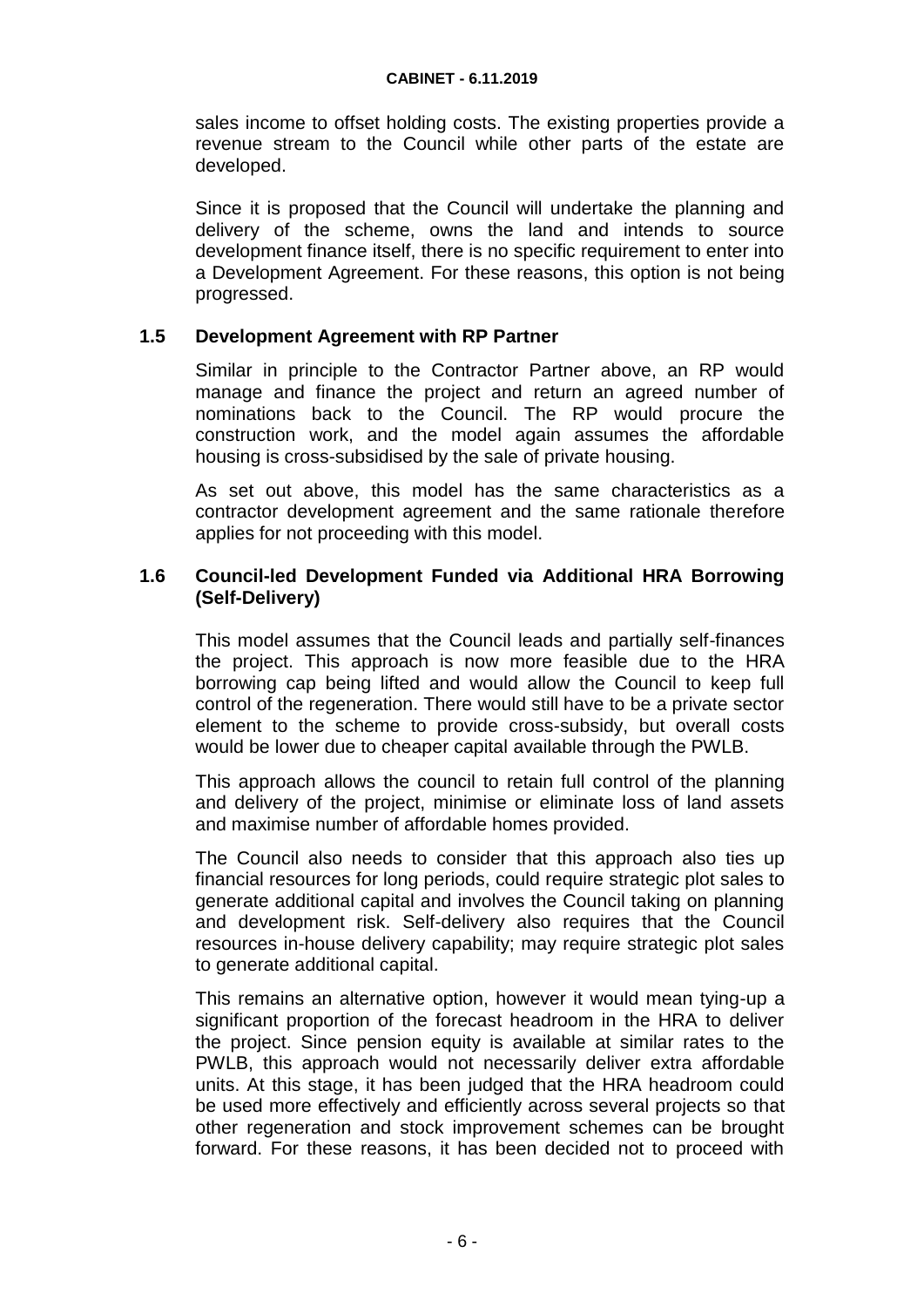this option for the time being, however the Council may be able to selffund later phases of development if deemed advantageous.

It is worth noting at this stage, a wholly affordable rented scheme is not viable since the grant levels and amount of rent available to be capitalised would not be enough to cover all costs. This could change in future if for example additional grant becomes available. The Regeneration Team will look to take any future opportunities that allow the proportion of affordable rented properties to be increased.

#### **1.7 Council-led Development with a Strategic Co-investment Partner/s (Self-delivery with pension equity Investor)**

This model of self-delivery assumes that the Council leads and selffinances the project but with a proportion of the finance being provided by a Pension Equity Investor. The Investor/s would provide finance on a phase by phase basis in exchange for a portion of the rent over a specified investment period. Pension equity would be available at similar rates to the PWLB and is a cost-effective way of securing longterm development capital and ensuring that the maximum number of affordable properties are delivered.

One of the major benefits of this approach is that the Council pays back the equity borrowed at an index-linked rate for a fixed period, at the end of which the property reverts to the Council debt free. This protects borough assets in the long term and allows the Council to grow its stock base without losing land to private sales.

The same positive benefits arise as outlined elsewhere and this approach brings in patient capital at low rates of borrowing. The Council retains control over planning and delivery and there is a good alignment of objectives between the investor and Council. It could also be considered a good cultural fit, with UK pension investors looking for high quality ethical investments aligned with their own corporate social responsibility.

The phase by phase approach retains flexibility for the Council to vary the funding applied to each phase. The Council could for example choose to fund a particular phase wholly itself, or to increase the proportion of pension investment on another phase as and when it suits the Council's finances best, but retaining this flexibility is key.

The implications to the Council are that it takes on development risk and requires delivery capability. This is a joint funding approach so will still require considerable investment by Council. The investor/s may require security over property during the investment period and there is an inflation risk to the Council by underwriting indexed returns if rent increases fall below inflation.

For the reasons set out in this report, it is proposed that this model is pursued as the basis of the finance strategy to develop the project. It meets many of the Council's objectives to maximises the delivery of affordable and intermediate housing, with the Council retaining control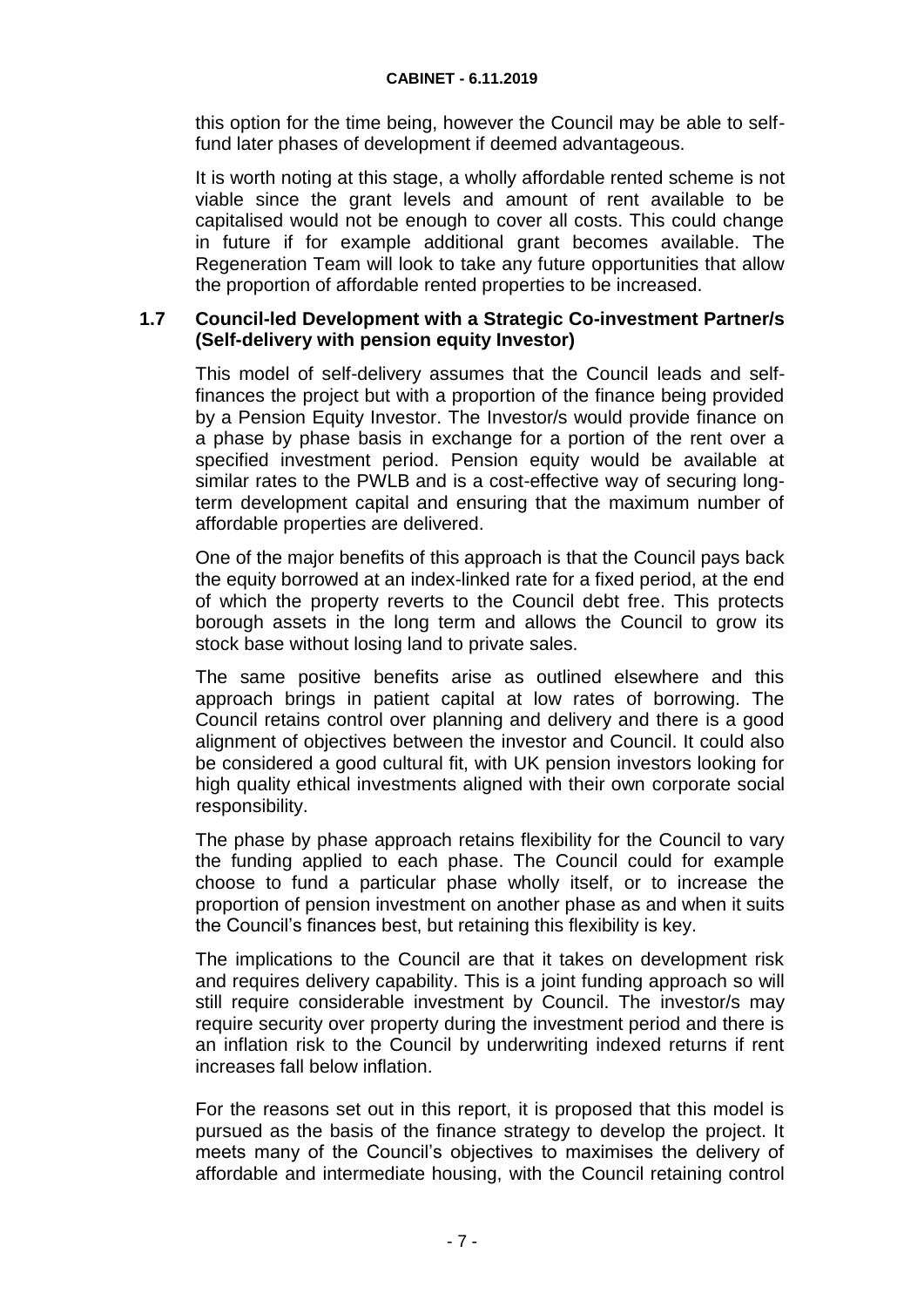over who we let the intermediate housing to (NHS, Teachers, Social Workers etc). Other major benefits include retention of land assets, control over the project and flexibility within model that allows the scheme to respond to future changes in the housing and funding markets.

#### **1.8 Do Nothing**

The ballot will be a choice between full regeneration or do nothing. The do-nothing option means that the estate continues to be maintained in line with current planned schedules, but the Council will be required to undertake upgrades of any buildings and dwellings that don't meet decent homes standards or current fire regulations.

**Pros:** No disruption to residents; resources directed to take other projects forward

**Cons:** Cost of ongoing maintenance and major works costs consuming a significant proportion of the future rental income; major works bills for Leaseholders; difficult to effectively tackle ASB issues; delays regeneration to a point where it may become extremely urgent; reputational costs to the Council if problems on the estate persist

These estates have previously been identified as requiring regeneration. Expenditure over the next 30 years will consume a significant proportion of the rental income, with some of the blocks now being over 60 years old. It will also be difficult to tackle other issues across the estate such as ASB and crime if the existing building and estate layout is retained unaltered.

#### **DECISION** the Cabinet agreed:

- 1. To continue to develop proposals to deliver the vision for the Joyce and Snells estates as set out by residents.
- 2. To ensure that the interests of residents remain paramount, to approve the concept that the Council undertakes the role of lead developer for the life of the scheme and brings the project forward to a planning application.
- 3. To recommend to Council to agree a further budget in the sum of £4m for work required to deliver a ballot and planning application as noted in Section 5.4.7 to be added to the Council's HRA Capital Programme.
- 4. To delegate to the Director of Housing and Regeneration authority to procure and spend against this budget, including a project team to develop the scheme to planning, including all supporting documentation, site investigations and surveys. To note that any expenditure prior to ballot could be abortive in the event of a negative vote.
- 5. Subject to a positive result from testing of residents' views through an engagement and consultation period, delegate authority to the Director of Housing and Regeneration in consultation with the Executive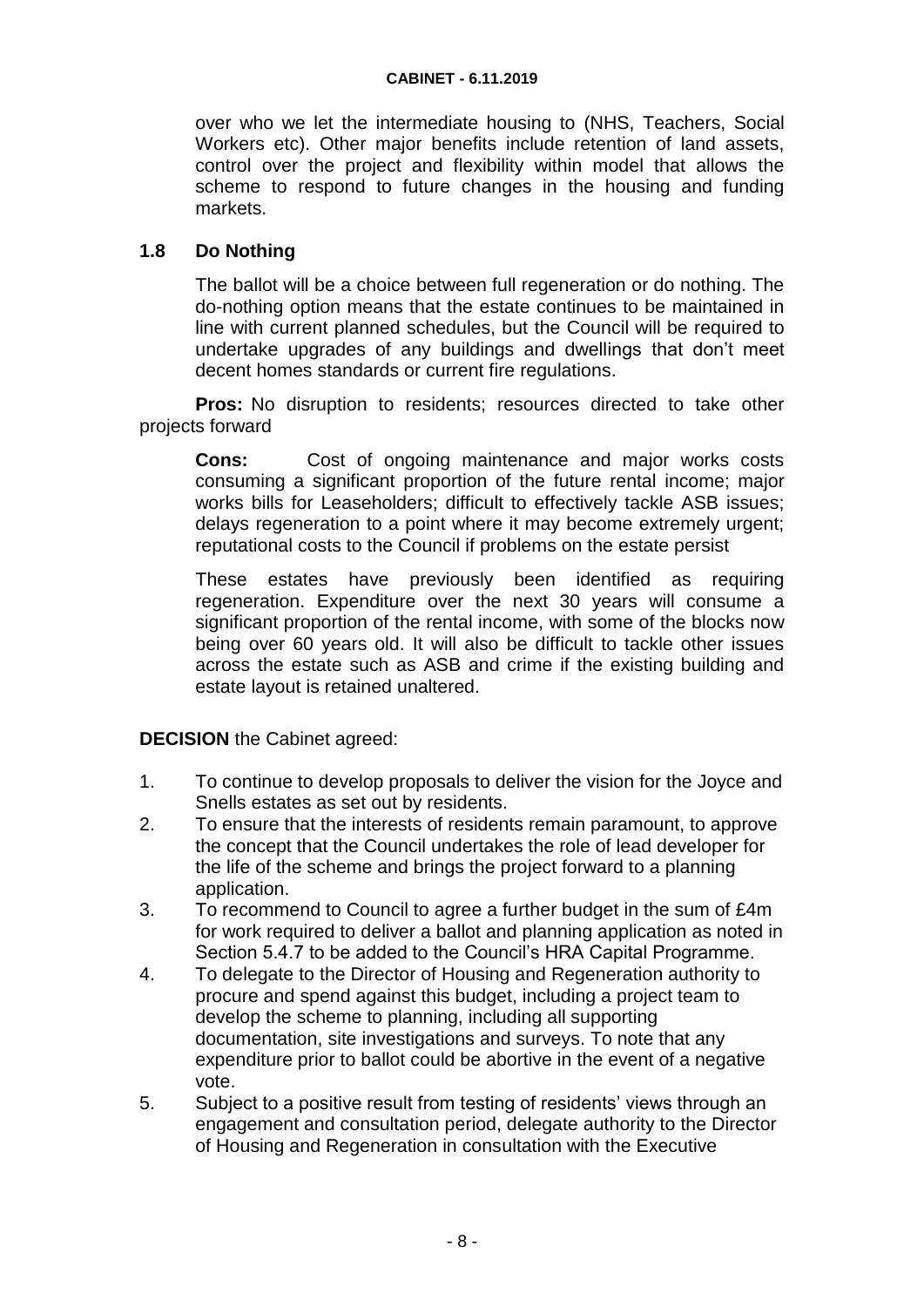Director of Resources and the Leader and to initiate a ballot of residents.

#### **Reasons:**

#### **1. Council as lead developer**

- 1.1 For recent regeneration schemes such as The Alma Estate, Ladderswood and New Avenue, the Council selected development partners to take forward and deliver the projects. Constraints on HRA account and a lack of in-house delivery experience were some of the reasons for this approach.
- 1.2 Using a development partner has advantages for the Council in terms of risk management and certainty of provision of affordable housing. Further fringe benefits can include overage payments back to the Council where the developer makes additional surpluses and non-core private housing delivered.
- 1.3 The chief drawbacks are the transfer of long-term leasehold interests in land, can still require significant capital from the Council as top-up funding and agreements may not deliver additional affordable units over and above what is already there. This - along with continuing RtB applications - means that the Council's land and property assets are being eroded on an annual basis, affecting its future ability to borrow.
- 1.4 Developers typically work on a 20% margin for larger projects in return for mitigating development and planning risk for the Council. In addition, developers cannot secure finance on the such advantageous terms as the Council can, and this adds to the overall cost of the development. It should also be noted that commercial developers will tend to prioritise the private sales element to bring forward crosssubsidies at the soonest opportunity.
- 1.5 In view of the previous comments, it is proposed that the Council takes over the role of lead developer on its major schemes. Changes in local authority borrowing rules and support at GLA and Government level for delivery of council housing mean that now is a good time to establish in-house development expertise.
- 1.6 By leading through the master planning process, the Council can make the design and delivery of affordable housing its main priority. The Council can borrow against the income generated by affordable housing, and this this along with GLA grants and utilisation of RTB receipts means that the affordable elements can be brought forward at a much earlier stage.
- 1.7 The Council is also able to use its strength of covenant to secure patient long-term institutional capital that is easily funded through rental streams. This removes the burden of short-term development finance from commercial lenders which can become particularly onerous if there are project delays.
- 1.8 There are challenges for the Council to lead schemes, with the biggest of these being to establish a team with the right experience and expertise. Other Councils, RPs and the private sector are all competing for the right staff, and the Council will need to put forward an attractive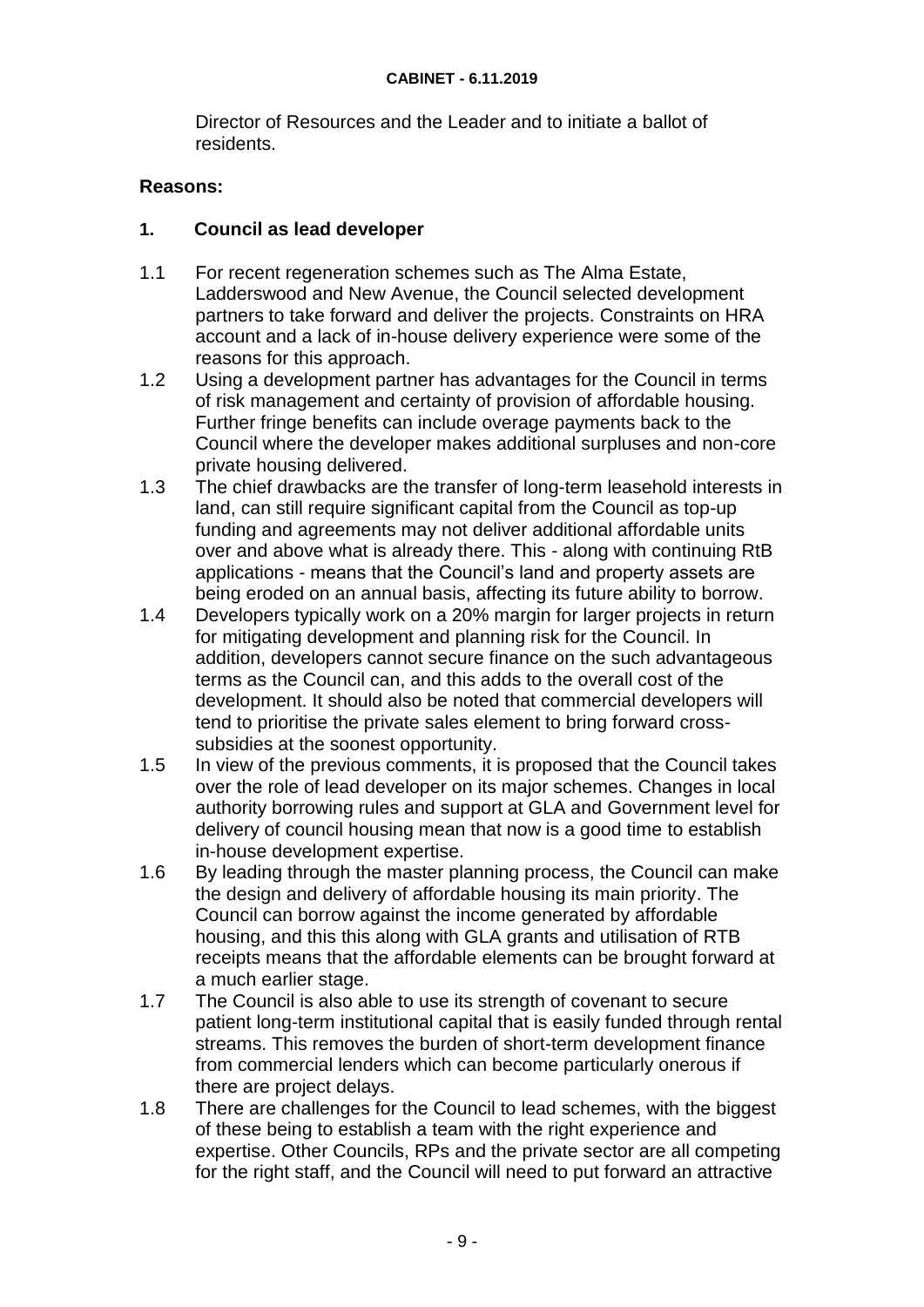offer in order to build an effective team. The rewards for the Council through successful self-delivery are high and this should justify the effort of developing in-house capability.

#### 2. **A Rental based scheme**

- 2.1 The Council wishes to retain as much of its land and property assets as possible in the long term. To achieve this requires keeping land disposals to a minimum and focussing instead on developing housing for rent with associated long-term revenue streams.
- 2.2 As has been set out elsewhere, capital values in this part of the borough are relatively low and this reduces the cross-subsidy effect through private sales with a corresponding impact on the level of affordable housing that can be provided.
- 2.3 There is considerable amount of housing for sale proposed in the area over the long term. By focusing on a rented offer, this reduces unnecessary competition or creating periods of sales saturation in the future where market absorption cannot meet the supply. This can adversely affect values and sales rates when development phases complete; and can further compound during periods when the sales values are correcting. This puts pressure on business plans and stains viability. The Council does of course retain the ability to change its plans at any time and sell land parcels or develop stock for outright sale in future phases should this be required or desirable. The development model proposed allows this flexibility.
- 2.4 Developing secure rental streams makes the project attractive to funding partners, particularly pension equity investors, where low cost forms of patient capital can be raised. The co-investment model proposed based on capitalised rental streams, would be over defined investment periods, the end of which all property and land assets revert to the Council. This completes the investment cycle leaving the Council with full control over debt free property at the end of the investment and opens-up options in the future to refinance for stock investment or to flip market tenure properties into affordable housing.
- 2.5 By developing a professionally led rental scheme, this avoids sale properties falling into the hands of private landlords to become an inconsistent rental offer to market. The existing private rental market in the area is of relatively low quality overall, and by focussing on high quality accommodation, longer tenancies and a consistent professional management offer, our product can be differentiated within the market. This is particularly so with the proposed discount market rent aimed at key workers.
- 2.6 These proposals are in line with Enfield's Corporate Plan which requires an additional 1,900 units per year brought to market to keep pace with anticipated population growth. Many of these properties will need to be in the rented sector, both private and affordable.
- 2.7 It should be considered however that some private sale properties could be advantageous to the scheme to generate up-front cash receipts should this be required for viability reasons. This would be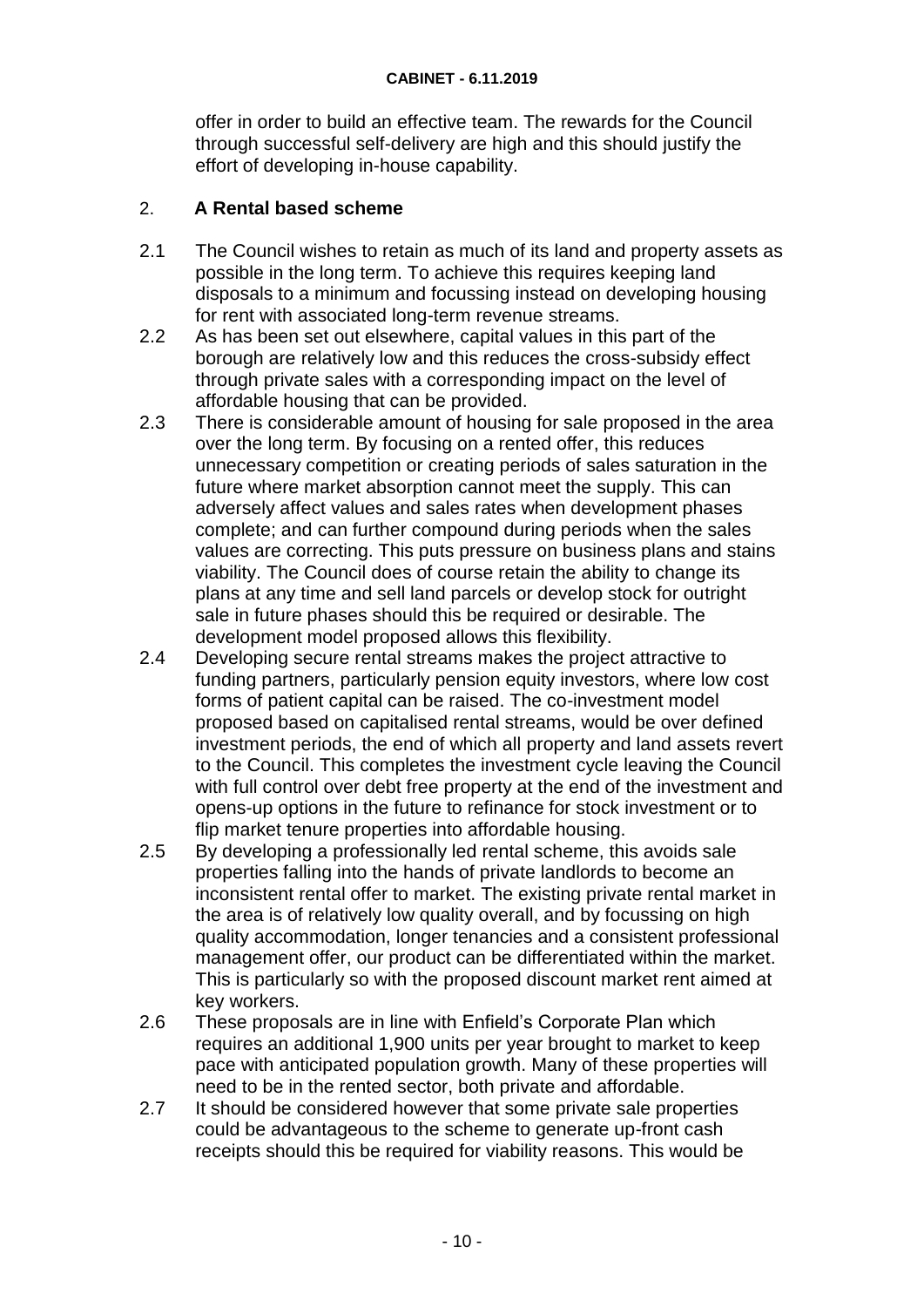achieved by flexing the number of market rent and shared ownership homes and converting these to sale.

#### **3. Proposed financing strategy through HRA borrowing and potentially pension equity**

- 3.1 The lifting of the HRA borrowing cap last year has enabled the Council to access cash for affordable housing development that along with prior land ownership supports the Council's self-delivery model outlined in 5.1 above. Further sources of funding include RtB receipts, GLA grants and soft loans add to the Council's capability to deliver affordable housing.
- 3.2 Pursuant to 4.3.3 above there is a very significant opportunity to secure long-term patient pension capital at low rates of interest as part of the overall funding for the scheme. UK based pension companies have significant amounts of equity to invest on behalf of pension holders that will give stable growth and income.
- 3.3 Pension equity investment would be for a fixed investment period, after which the property would revert the Council debt free and unencumbered as a freehold asset. Future debt-free property would provide a transformative opportunity for the Council to refinance and raise substantial amounts of money. Typical investment periods at rates comparable to the PWLB are 35-45 years.
- 3.4 Initial soft market testing with pension companies demonstrated a strong interest in housing investment, particularly as retail and commercial rents are correcting downwards and uncertainty over the outcome of Brexit. It is proposed that further market testing and dialogue is maintained with investors as details of the scheme proposals are developed.
- 3.5 It should also be considered that UK pension equity providers on the whole take their corporate social responsibility very seriously and are positioning themselves accordingly. Ethical investment opportunities such as this will be attractive to them and would be well aligned with our aim of developing stable long-term revenues. The great majority of UK pension investors are ordinary men and women whose pension funds require steady returns over long periods.
- 3.6 Further details are contained at appendix A to the report.

## **4. Additional budget**

- 4.1 The ballot process brings additional rigour to the project and this forward planning needs to be resourced properly. In particular, the master plan needs to be developed in some detail and endorsed by Planners and residents before the ballot.
- 4.2 The landlord offer needs to be set out prior to the vote and be deliverable in its full extent after a positive ballot outcome. Any failure to deliver or 'material deviation' from the scheme and landlord offer could lead to a ballot being annulled and a further ballot required. Any GLA funding would be automatically withdrawn in the event of the ballot result being reversed.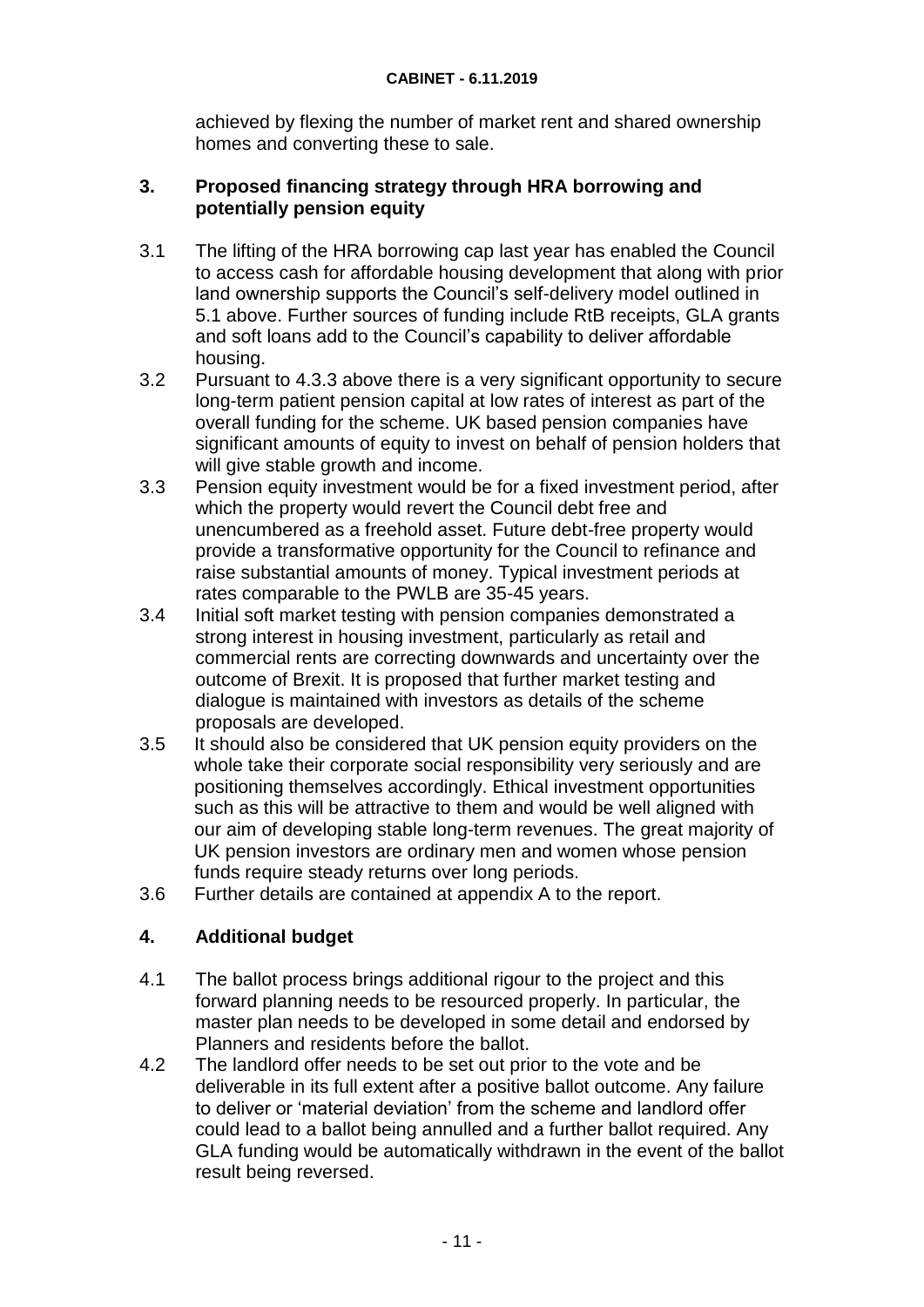- 4.3 Retaining control of the planning process is an important aspect of the project and means that the Council can dictate the overall design and quality of the project. Moving away from a sales-led scheme means that density can be optimised for best practice design in what will be a quality led scheme.
- 4.4 The sum proposed is in addition to the £500,000 already approved for the initial capacity study and £250,000 approved for pre-ballot master planning. While this money is at risk prior to a successful ballot outcome, it reflects the fact that a significant amount master planning is required before then.
- 4.5 The post ballot budget reflects the size and scale of the project proposed and delivers a detailed planning permission for the first two phases, allowing the scheme to proceed quickly after approval.
- 4.6 It is proposed that a local area office is established in one wing of the Boundary Hall Community Centre. This will provide accommodation for Enfield Staff involved with the estate redevelopment and resident engagement. There is adequate space to create separate staff work area and retain room for resident workshop groups and resident engagement. CMCT have been consulted and suggested an initial budget of £150k.
- 4.7 Anticipated costs to proceed to ballot and further to a planning application are in the order of £4m including all the necessary specialist designs, ground investigation work and surveys required for a planning application.

#### **5. Delegate authority to undertake a residents' ballot to the Director of Housing and Regeneration in consultation with the Leader**

- 5.1 The GLA's mandatory requirement to ballot residents over the redevelopment of their estate means a significant consultation will be required. This will inform residents of our plans for the estate and allow them to input into our proposals.
- 5.2 The ballot process requires that a majority of residents vote for our plans before regeneration can proceed. This means our proposals have to be well developed prior to the ballot, and that we have a comprehensive suite of offer documents detailing their future housing options.
- 5.3 After the ballot, the Council will not be able to substantially change its proposals, otherwise the validity of the ballot can be called into question, and in extreme cases the GLA could withdraw funding. This makes it especially important that the consultation process is as thorough as possible and that the forward planning of the scheme, the business plan and structure for the delivery of the project is detailed and comprehensive.
- 5.4 The Council will not undertake the ballot until it is reasonably certain that it will win. Residents opinions will be gauged throughout the consultation process to assess whether our plans are meeting their expectations
- 5.5 It is proposed that the Leader is kept appraised of resident opinion, and that the decision of when to ballot is delegated to the Leader. The